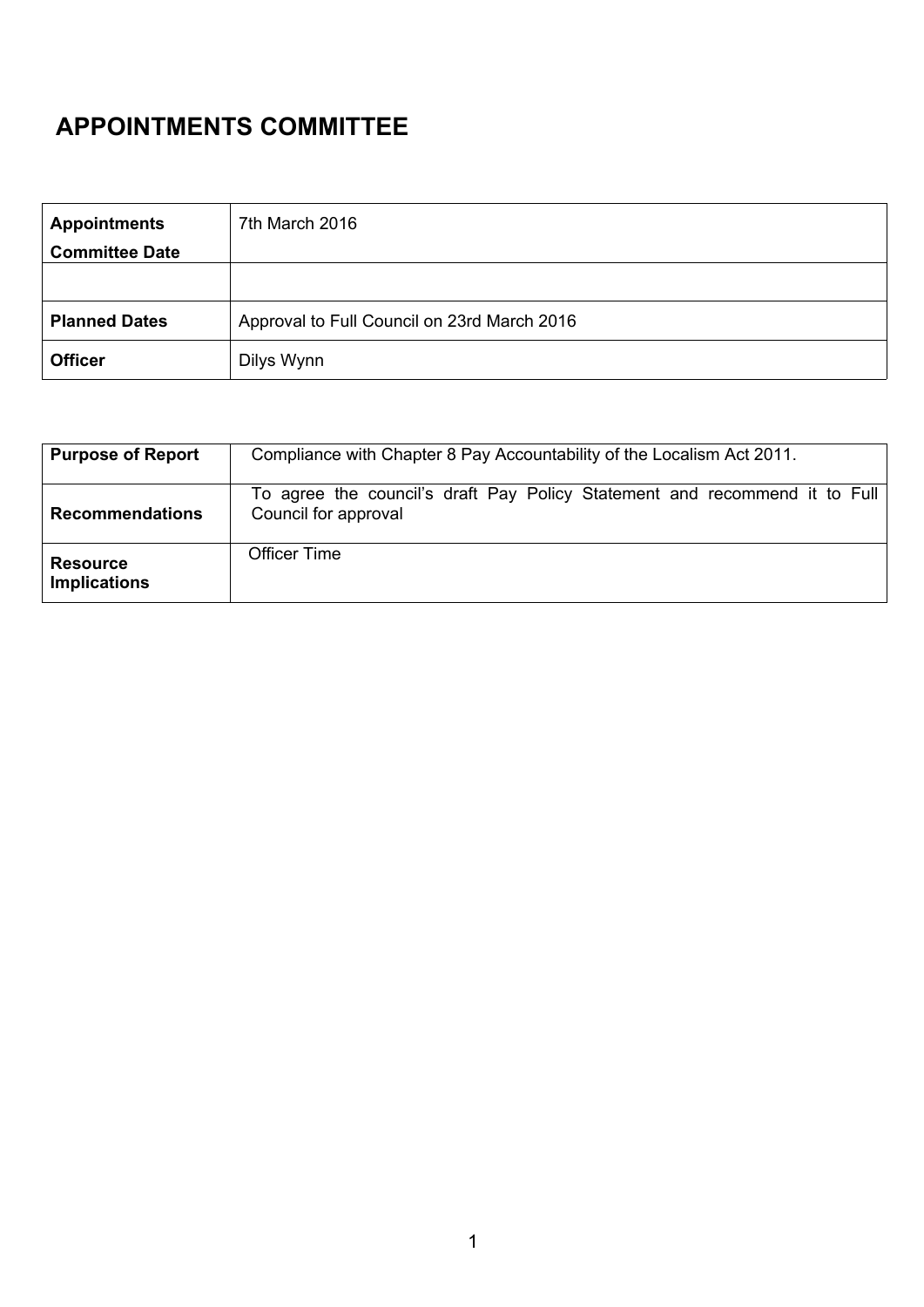### **MAIN REPORT CONTENTS**

#### **1 Purpose of Report.**

The Localism Act 2011 requires local authorities to produce a pay policy statement for each financial year. The statement must be approved by Full Council no later than 31<sup>st</sup> March of each year; the latest requires approval by the end of March, 2016.

By way of background, the paper on Fair Pay in the Public Sector by Will Hutton (March 2011) heavily influenced the content of the Act and the overall purpose is to ensure a greater transparency and accountability to the public, on how public money is spent on the remuneration of employees. In doing so the statement has due regard to the Local Government Transparency Code (2014) and Openness and Accountability in Local Pay: Guidance under Section 40 of the Localism Act.

The Localism Act requires that the scope of the statement must cover a specific group of chief officers as defined within the Act as well as the council's lowest paid, which the council is required to define and give reasons for adopting the definition.

The policy statement must set out the council's policies for remuneration for both groups above. It must include its policies relating to the:

- level and elements of remuneration\*\*
- remuneration on recruitment including reengagement
- increases and additions to remuneration
- use of performance-related pay
- use of bonuses
- approach to payment on ceasing to hold office
- publication and access to information relating to remuneration

*\*\*Remuneration is defined as salary, bonuses, charges or fees, allowances, benefits in kind, any increase in or* enhancement to pension entitlement, any amounts payable on ceasing to be employed or other amounts that may *be payable by an enactment.*

As a result the pay policy statement will require the council to make reference to other related publications such as the councils' Pension Policy Statement, policy on severance pay under the Local Government (Early Termination of Employment) (Discretionary Compensation) Regulations 2006 and the salaries of employees as published in the councils' Statement of Accounts as defined by the Finance and Audit Regulations 2011.

The statement must also set out the relationship between the remuneration of its chief officers and its employees who are not chief officers, and the government has provided guidance on how this should be calculated (Local Government Transparency Code 2014).

Specifically the revisions are:

- general updates to reflect the changes to staff numbers and budget
- revised pay multiples based on the lowest, highest and median full-time equivalent salaries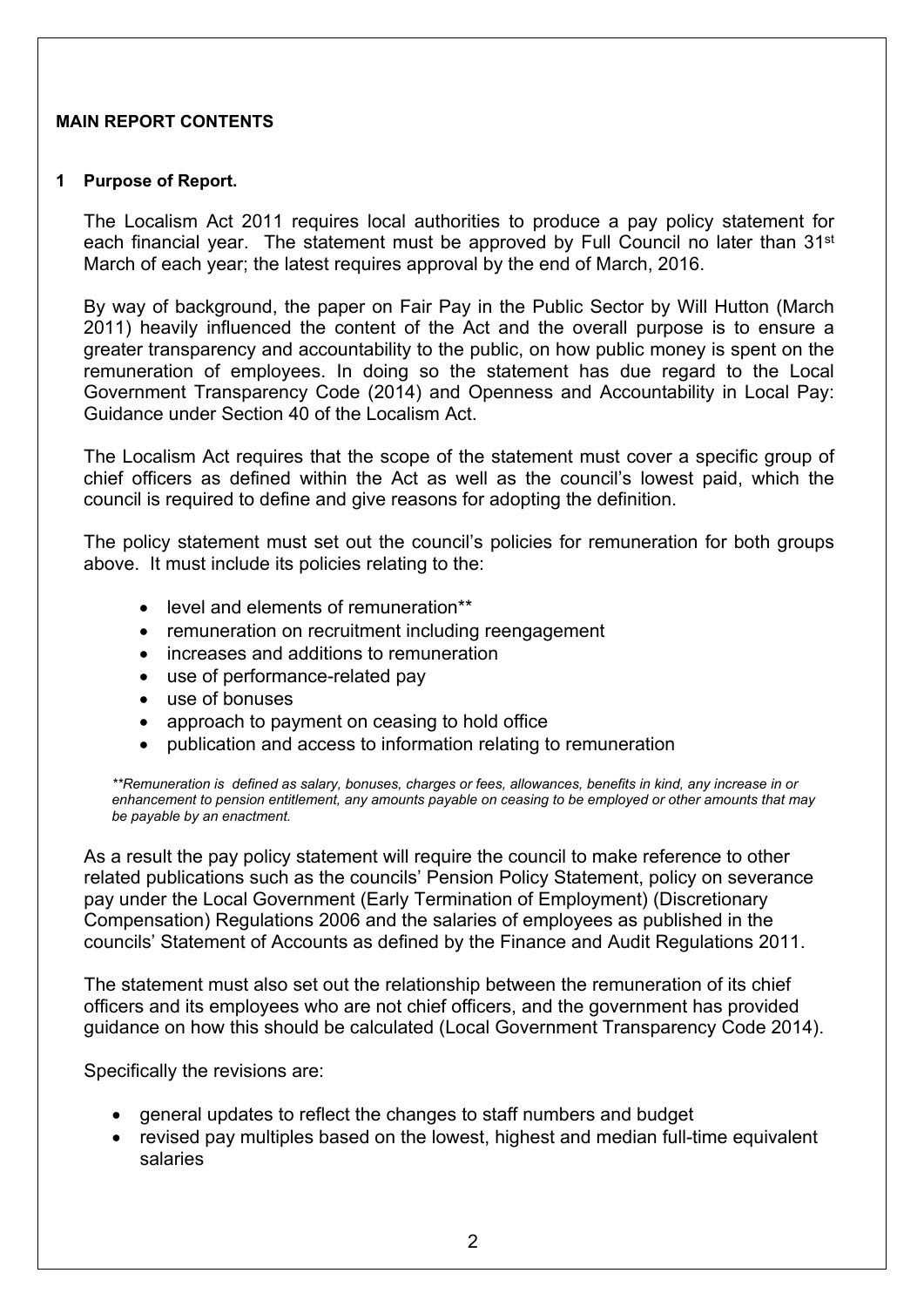- introduction from 6<sup>th</sup> April 2016 of a statutory requirement for employees with fulltime equivalent earnings of £80k or more who leave employment with a redundancy or other severance payment, to repay this to their former employer if re-employed by any public sector organisation within 12 months of the date on which their previous employment ended. The percentage of the severance payment that is subject to recovery reduces incrementally in line with the time that has elapsed since the date of termination
- provision for in-year implementation of national pay awards when agreed
- provision for local implementation of forthcoming legislation to regulate public sector severance payments, including early release of pension benefits
- provision for local implementation of any nationally determined variation to public sector pay and conditions that may follow from the Government's forthcoming consultation

### **Future developments affecting remuneration**

The national pay awards for staff employed under Local Government Services (Green Book) and Chief Officers' conditions of service have not yet been agreed and will therefore be subject to implementation after publication of the 2016-17 Pay Policy Statement. The Pay Policy Statement therefore endorses payment of these awards once the relevant national agreements are finalised; it will not therefore be necessary for Full Council to agree a formal amendment to the Pay Policy Statement later in the year in respect of these national awards.

Regulations are anticipated to come into effect from October 2016 placing a cap on the total of value of severance payments to public sector employees at £95k. The value of the severance payment will include the capitalisation cost of any early release of pension. The position regarding the council's implementation of these regulations will be included in the 2017-18 Pay Policy Statement.

The Government is currently consulting on further measures to regulate severance payments in the public sector with a view to creating greater consistency across the various public sector employers. This consultation includes proposals to review the basis on which public sector employees can be granted early release of pension benefits on redundancy. The position regarding the council's implementation of these regulations will be included in the 2017-18 Pay Policy Statement.

The Government has also announced an intention to consult on potential changes to those elements of public sector pay and conditions of service that are considered to be more favourable than comparable provisions generally available within the private sector. Any such changes that may be implemented during the coming year will be referenced in the 2017-18 Pay Policy Statement.